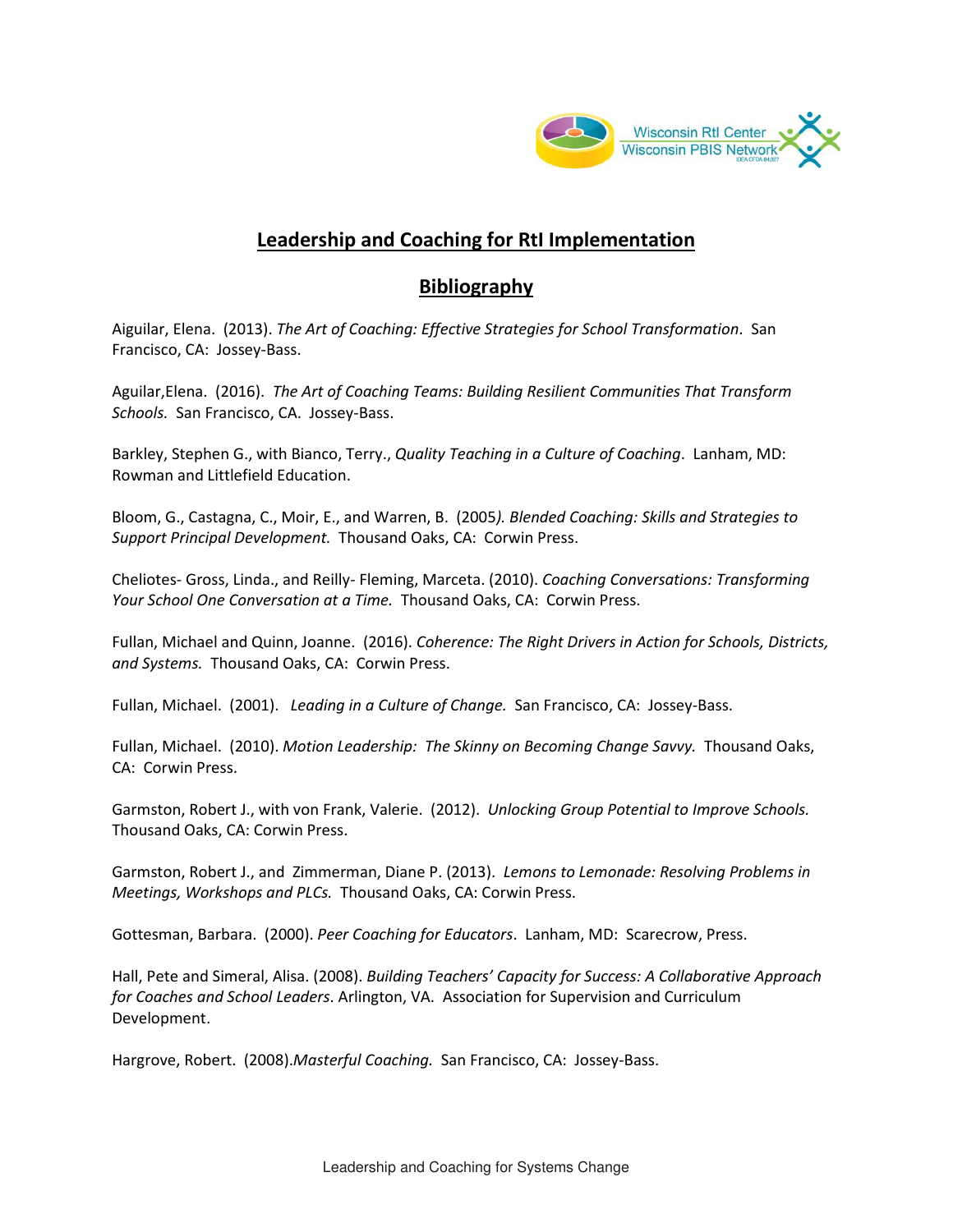Kee, Kathryn; Anderson, Karen; Dearing, Vicky; Harris, Edna; and Schuster, Frances. (2010) *Results Coaching: The New Essential for School Leaders*. Thousand Oaks, CA. Corwin Press.

Kise, Jane., and Russell,Beth. (2010*). Creating a Coaching Culture for Professional Learning Communities.* Bloomington, IN: Solution Tree Press.

Knight, Jim. (2009).*Coaching Approaches and Perspectives.* Thousand Oaks, CA: Corwin Press.

Knight, Jim., (2007). *Instructional Coaching: A Partnership Approach to Improving Instruction*. Thousand Oaks, CA: Corwin Press.

Lencioni, Patrick. (2005*) Overcoming the Five Dysfunctions of a Team: A Field Guide for Leaders, Managers and Facilitators*. San Francisco, CA. Jossey-Bass.Lencioni, Patrick. (2002). *The Five Dysfunctions of a Team: A Leadership Fable*. San Francisco, CA. Jossey-Bass.

Lencioni, Patrick. (2007). *The Five Dysfunctions of a Team: Participant Workb*ook. San Francisco, CA. Jossey-Bass.

Muhammad, Anthony. (2009). *Transforming School Culture: How to Overcome Staff Division*. Bloomington, IN. Solution Tree Press.

Muhammad, Anthony and Hollie, Sharrocky. (2012). *The Will to Lead, the Skill to Teach: Transforming Schools at Every Level*. Bloomington, IN. Solution Tree Press.

Parry, Graham and Ferriter, William H. (2010). *Building a Professional Learning Community at Work: A Guide to the First Year*. Bloomington, IN. Solution Tree Pres

Psencik, Kay. (2011). *The Coach's Craft: Powerful Strategies to Support School Leaders*. Oxford, OH. Learning Forward.

Reiss, Karla. (2007). *Leadership Coaching for Educators: Bringing Out the Best in School Administrators*. Thousand Oaks, CA: Corwin Press.

Reeves, Douglas B. (2009). *Leading Change in Your School: How to Conquer Myths, Build Commitment*, *and Get Results*. Alexandria, VA: Association for Supervision and Curriculum Development.

Reeves, Douglas B., and Allison,Elle. (2009). *Renewal Coaching: Sustainable Change for Individuals* and *Organizations.* San Francisco, CA: Jossey-Bass.

Reeves, Douglas B., and Allison,Elle. (2010). *Renewal Coaching Workbook*. San Francisco, CA: Jossey-Bass.

Scharmer, C. Otto. (2009). *Theory U: Leading from the Future as It Emerges*. San Francisco, CA: Berrett-Koehler Publishers, Inc.